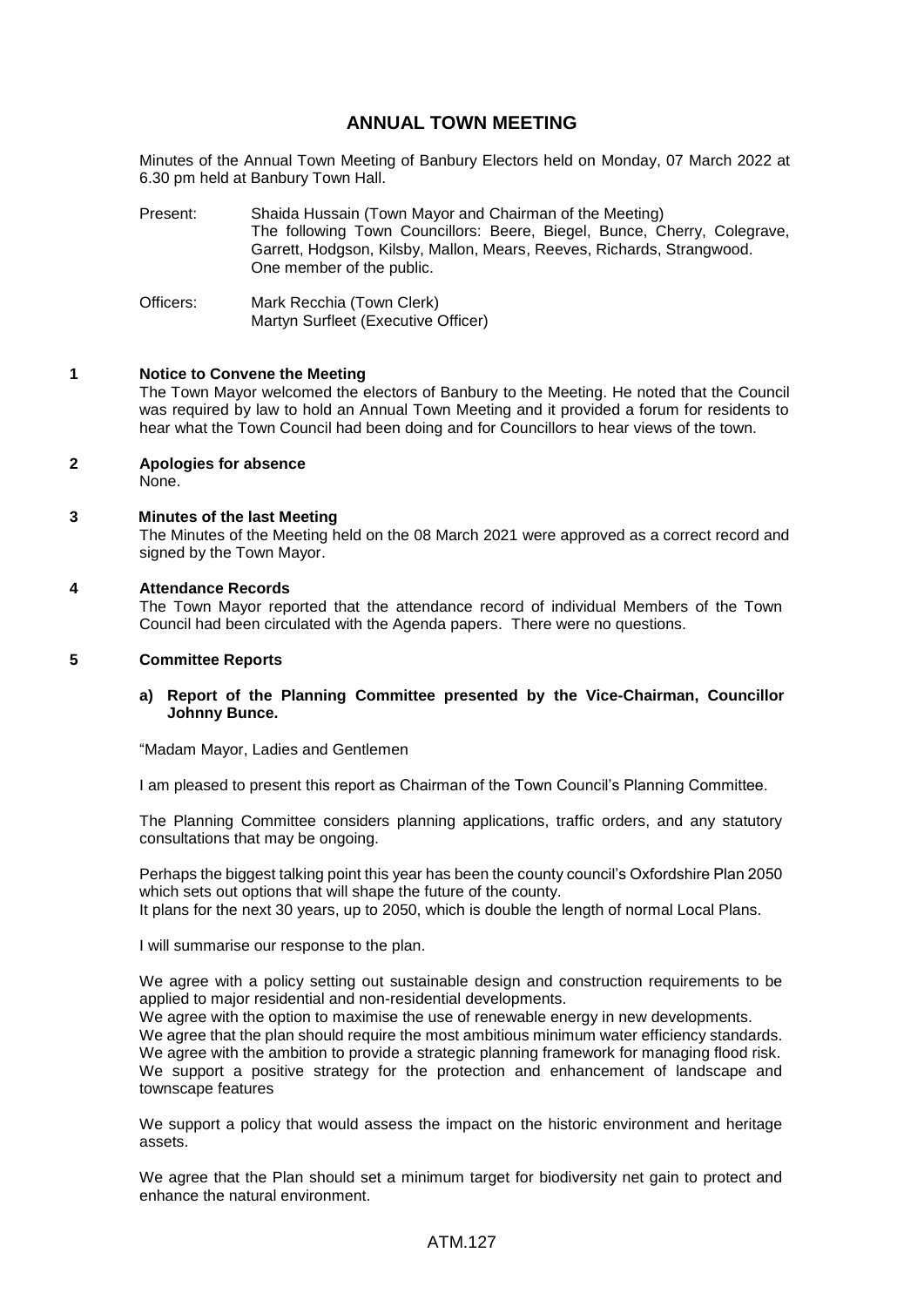We consider that the Plan should focus on the protection and enhancement of the Green Belt We agree with the protection and enhancement of water quality and air quality to create strong and healthy communities.

Cherwell District Council has started work on a new plan for the district called the Cherwell Local Plan Review

The paper discusses a number of issues that affect the area including; climate change, new housing, retail and town centres, the natural environment, community facilities, design and the choices for the plan.

The plan shows areas and sites for development, such as for new homes, offices, shops, and community facilities. It sets out how valuable historic and natural environments would be protected.

The CDC plan is about the future we are seeking to create. Housing, education, the economy and healthy well-being are the most significant areas.

The plan covers the location of employment land, the type of commercial use, and public transport.

We would like to see that start-up companies and other small unit users are catered for in new commercial development and that new development should provide a percentage of the new floor space in units under 100 sq. metres.

We agree there should be more flexibility within our town centres for different uses including residential development while protecting key shopping areas.

It is considered that additional affordable housing should be provided above current rates whenever it is financially possible to do so.

We should set sustainable design and construction standards for residential and nonresidential development in Cherwell above those required by Central Government We should identify and allocate specific sites for renewable energy generation and use a criteria-based policy to assess proposals for renewable energy generation.

There is a need to provide more sensory and accessible play provision and opportunities should be explored for enhancing existing facilities and using financial contributions from developers to enable increased facilities

We want to ensure that the traffic issues of Banbury are dealt with as a function of new development by identifying the need for a new link road from the south of the town to the motorway and/or new junctions.

All new development must deal with M40 junction capacity and the need for a new link road. The proposed development around Nethercote, east of the M40, is a major issue.

Our initial response is that it could be considered harmful to that small settlement and to the landscape setting of Banbury. We will make a full response at a later date.

We would like to limit development at Banbury to protect its landscape setting and maintain separation between the town and surrounding villages.

We would be looking at protecting the town centre and Banbury's network of green spaces. Going back to the key objectives we are keen to see policies that address educational attainment and the need for greater training opportunities. The improvement of community and leisure opportunities is also needed.

We received 319 applications from January to December 2021, which is not significantly down from the 325 of 2020.

The Planning Committee also notes the work of the Banbury Traffic Advisory Committee which brings together members and officers from the county, district and town councils with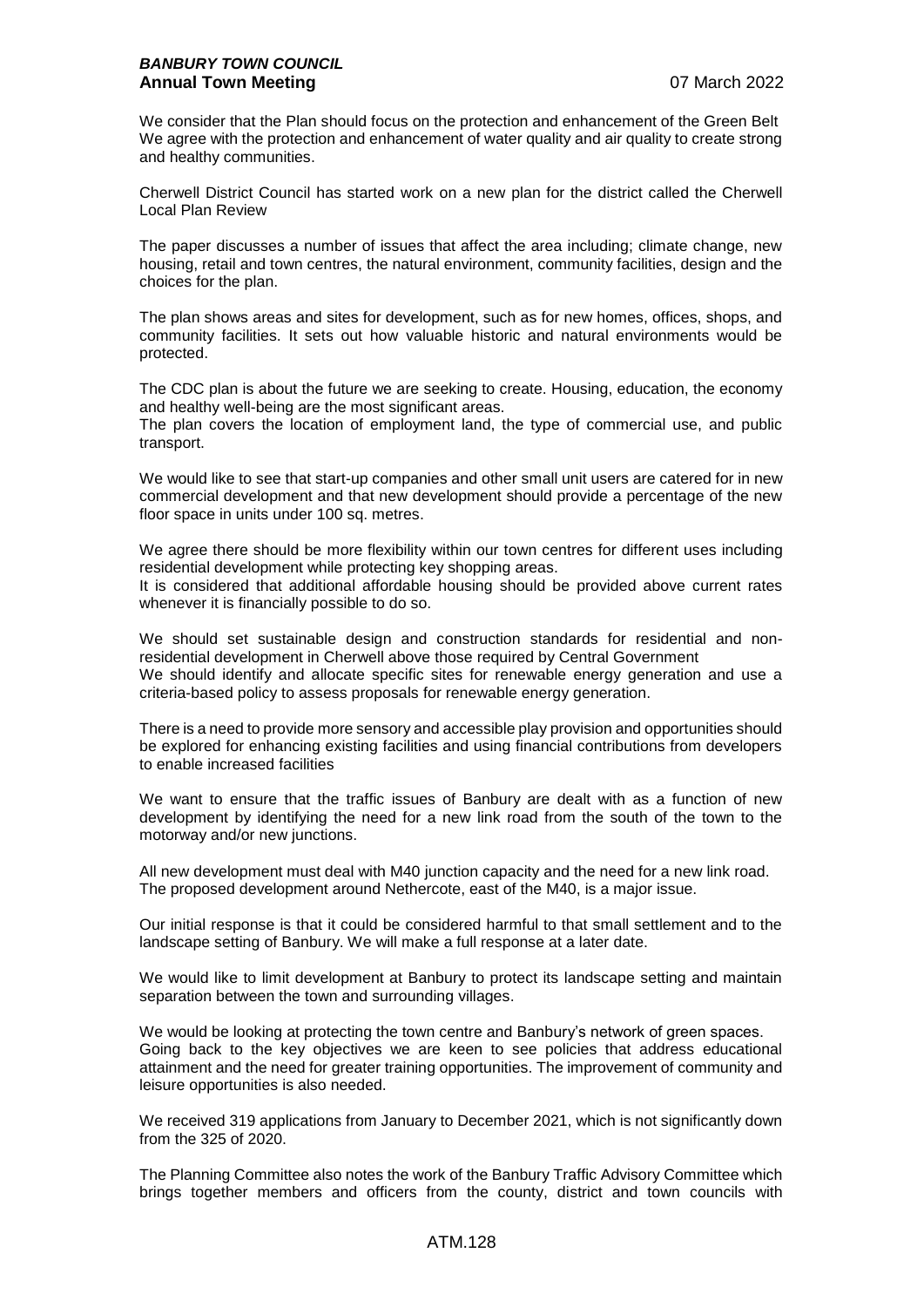representatives from the Chamber of Commerce, bus companies, rail users, and Civic Society, to discuss all transport issues in relation to the town.

The Planning Committee also provides representatives on the Town Centre Partnership.

This is a partnership of organisations that deliver services in the town centre.

The aim of the partnership is to improve Banbury Town Centre for the benefit of the people of Banbury and to create of a desirable, and attractive place to live, work, visit, and invest.

A private meeting was also held with CDC to discuss processes related to planning applications. It was noted that due to Covid-19, staff shortages and an unusual increase in applications they are working hard to maintain levels of service. CDC have acknowledged the need to expand the team of officers, and is actively recruiting. The committee requested that CDC look into improved communication with planning applicants.

To finish I'd like to thank the committee for its hard work and commitment and attendance during the difficult Covid-19 period, and to give thanks to the officers for their support.

### **b) Report of the General Services Committee presented by the Chairman, Councillor John Colegrave.**

"Madam Mayor, Ladies & Gentlemen,

I am pleased to present the annual report of the General Services Committee which manages the day-to-day services and facilities provided by the town council.

Despite coronavirus restrictions, 2021 was a busy year and we achieved a great deal.

Coronavirus played a part in our activities but we adhered to the virus requirements and still did almost everything that was planned.

Our essential services were not affected by the pandemic. Everything that should have happened did happen.

I have to congratulate our staff on their efforts during such a difficult time.

We are looking to achieve even more in 2022 and in the longer term.

The general services committee is the council's 'green' committee.

It oversees Parks, open spaces and play areas that include the maintenance and management of 1000 acres of grassland plus the provision play areas and play equipment.

We maintain around 11,000 trees, and five and a half miles of hedgerows.

Our five principal parks include Spiceball Country Park and People's Park

There are twelve neighbourhood parks, 52 play and teenage areas, and 90 open spaces.

We have five sportsgrounds – at Horton View, Easington Rec, Moorfields, Hardwick Fields and Chandos Close.

They provide six full-sized football pitches, two mini pitches, one cricket square and one allweather wicket.

We have six allotment sites. Four are managed by allotment associations and two are run directly by the town council.

We have two cemeteries – at Southam Road and Hardwick Hill.

In addition, we look after St Mary's Churchyard.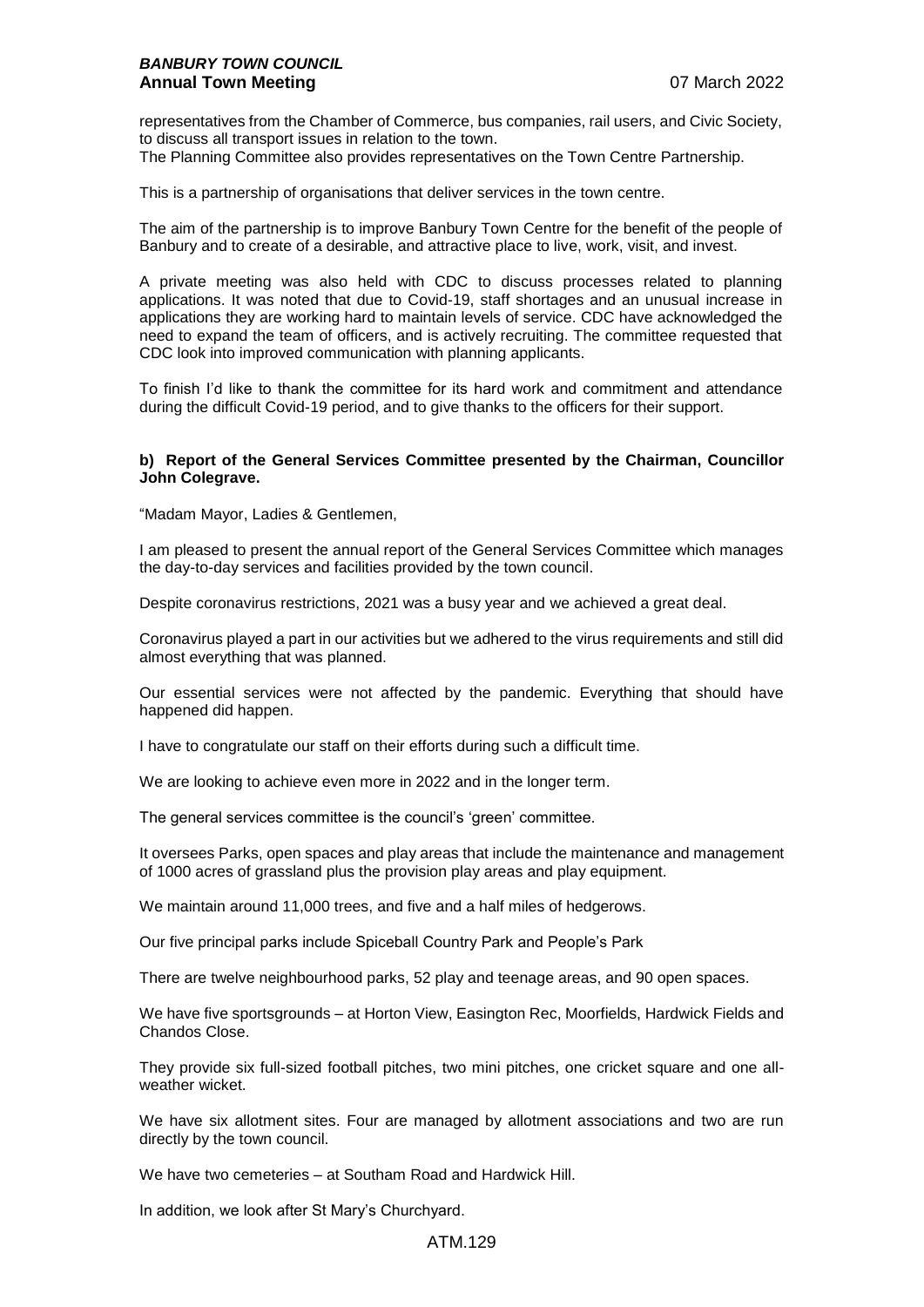## *BANBURY TOWN COUNCIL* **Annual Town Meeting 2008 12 March 2022**

Let's look at what we've achieved in 21/22 and also look forward to the future.

The new community building and toilet block in People's Park is now complete and open to the public.

Landscape planting around the building is finished thanks to the in-house green team.

Work has also started on the refreshment facility in the park.

More on those later.

Work has commenced on the design and refurbishment of the walled garden to make that an added attraction and restore some history to the park.

To commemorate the Queens Platinum Jubilee this year, a 3 metre band of daffodil bulbs has been planted each side of the central path underneath the avenue of cherry trees.

St Mary's Churchyard landscape refurbishment proposals have been presented to the church and are supported locally. They have now been sent on for faculty approval.

The Hardwick Hill Cemetery extension's planning application has been granted subject to a number of conditions. Although the initial archaeological trench works have been completed, there could be further works required.

In the meantime, a licence had been renewed with a local farmer to graze the land on the understanding that it does not interfere with the site development.

The drainage scheme to prevent water run-off from Princess Diana Park into Mold Crescent was completed in September by Oxfordshire County Council.

Following the completion, our Landscape Officer worked with Berkshire, Buckinghamshire and Oxfordshire Wildlife Trust volunteers to sow wild flower seed on the site. BBOWT has a monitoring and maintenance role going forward.

The 4th Corner Landscape contract is being delivered and officers have no issues or concerns with the contractor's performance.

Service delivery is very good and the work programme is being delivered as per the schedules.

The Park Ranger team has continued to keep up to date with Health and Safety inspections in children's play areas and have overseen any necessary repairs.

Following the retirement of Jeannie O'Brien at Christmas, an internal advert was placed for someone to take on the Aviary Maintenance role. Pete Holly is now doing the job outside of his duties as a Park Ranger.

We have continued our programme of up-dating and maintaining our play areas.

Let's now look at how we are moving forward – with the accent on tackling climate change.

At the start of the 20/21 financial year we took on our own staff to maintain our cemeteries, People's Park and St Mary's Churchyard.

Other parks and open spaces are being maintained by 4th Corner Landscaping as I mentioned earlier.

This has given us more control over the work done in important areas and we have local people doing local work.

It has given us the opportunity to concentrate on 'close-to-home' climate change issues.

Firstly, we are continuing projects that we have already started.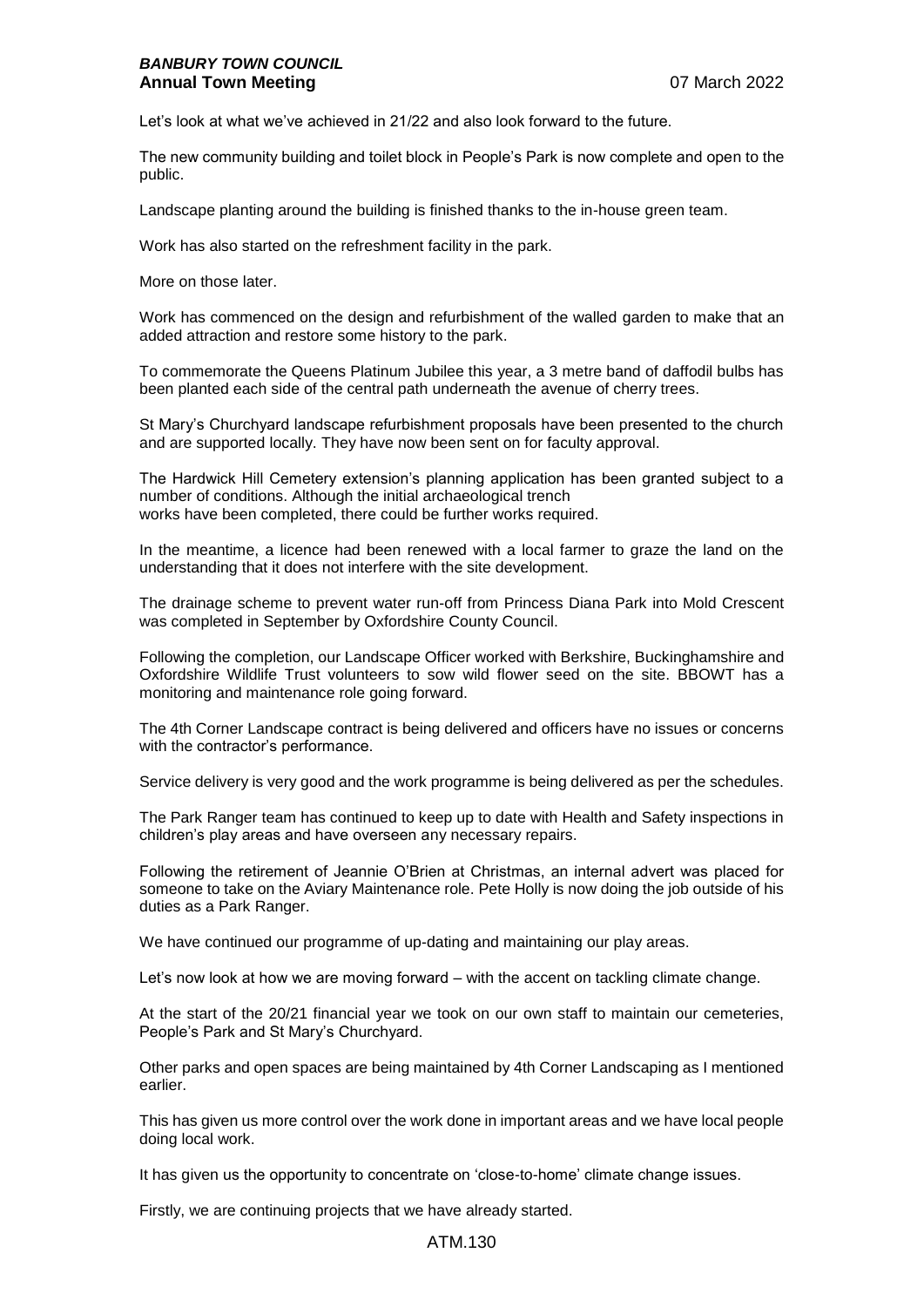### *BANBURY TOWN COUNCIL* **Annual Town Meeting** 07 March 2022

In a joint venture with the Berks, Bucks & Oxon Wildlife Trust this council is involved in a wildlife makeover project that has transformed the River Cherwell in Spiceball Park.

The project began in October 2015 and has opened up the riverside and improved natural habitats for fish, birds and river plants.

New woodland trails have been laid out and these are proving popular with members of the public.

That work has been extended to Hanwell Brook Wetland Area, Bridge Street Park and the Mineral Railway.

4th Corner are working on a number of specific open space and biodiversity projects.

They are creating a sensory garden in Princess Diana Park which includes bee and butterflyfriendly borders to help biodiversity.

They have also started a significant tree planting and biodiversity project at Spiceball Park.

That project will add habitat, food and cover for wildlife.

Crab apple and hazel trees have been planted on slopes and banks to reduce soil erosion and manage surface water.

Planting smaller native trees which are hardy and tolerate high drainage and low nutrient levels will help to ensure success.

Planting can also take place around the trees, using bulbs such as snowdrops and bluebells and plugs of cowslips and primroses.

A new 100-yard hedge will be planted this Spring. We are undertaking a joint project with BBOWT and Banbury Trees, to plant 450 native mixed hedgerow plants with a lean towards fruit and flowers to help the birds and insects while strengthening this wildlife corridor through Banbury.

It is bio-diversity at its best.

Going back to the café and toilets in People's Park. The people of Banbury asked for them and we're providing them.

The toilet building is finished and has been open for some months.

It's a 'green' project.

The building is constructed of sustainable timber and complements the town council's commitment to be climate change active.

The café facility will be completed later this year and will 'recycle' an existing building.

Tackling climate change is a partnership with Oxfordshire County Council and Cherwell District Council – and CDC has taken the lead in tree planting.

For those interested in numbers, I can tell you that 30,000 trees have been planted in and around Banbury since the commitment to tackle climate change was made.

They were planted mostly on land acquired by CDC after flood defence work – land that is now known as Banbury Country Park, behind the Gateway retail centre.

CDC has plans to plant up to three million trees on 3,000 hectares of land by 2045, working with private landlords and other community and public sector partners.

More details are on CDC's website. Put 'tree planting' into the search box.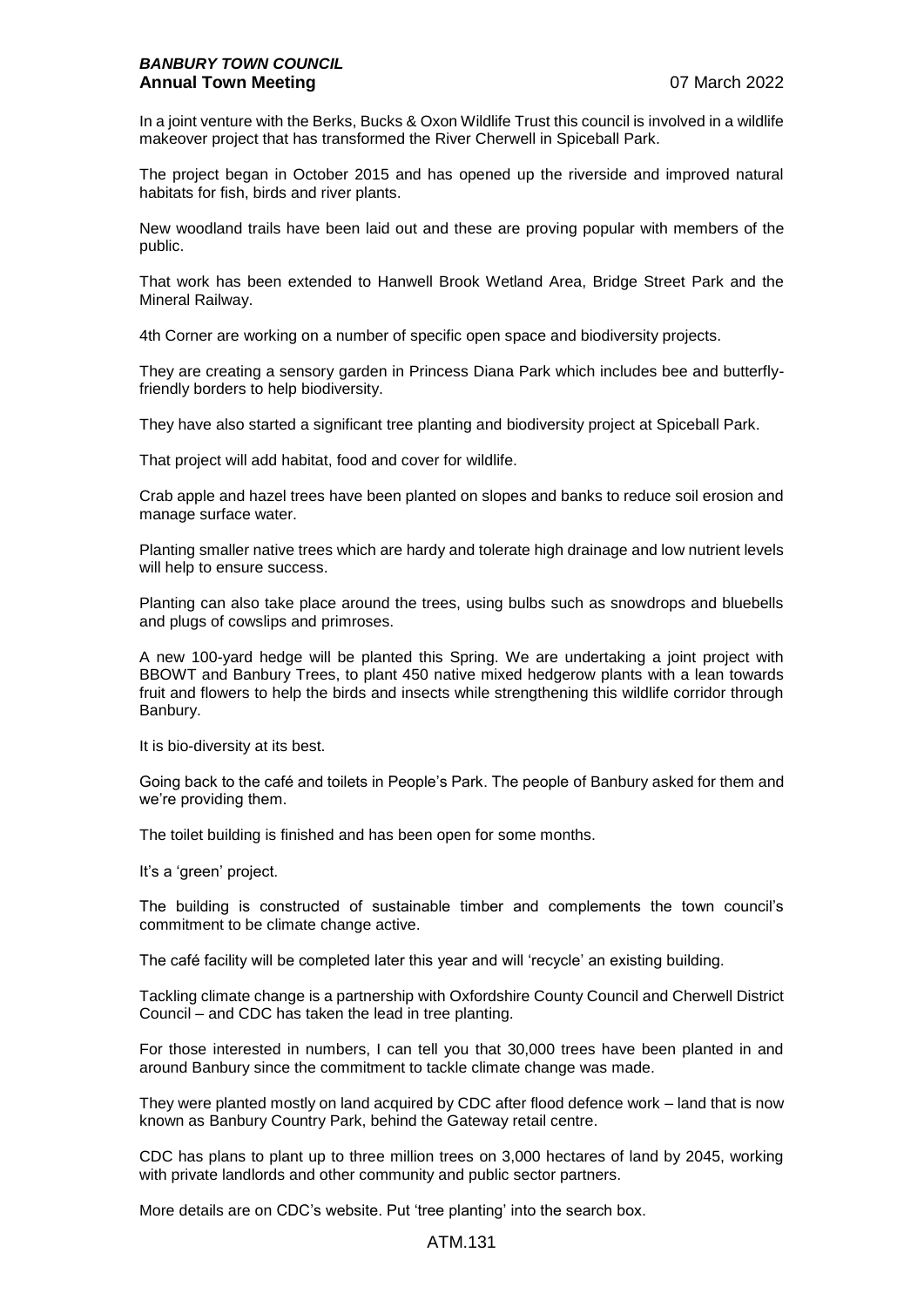Tacking climate change is the target in everything we do.

What's happening isn't always obvious to the public, but we are doing what we can as fast as we can.

In other areas, our two cemeteries are a credit to the town.

They are maintained in immaculate condition and are true places of rest. Land purchased last year to extend Hardwick Hill Cemetery is being laid out with climate change and bio-diversity in mind until we need it for burials.

The town's allotments are in great demand.

Cemeteries and allotments are 'green' and bio-diverse areas.

We continue to have a substantial number of snow wardens (about 100) on our books – though more are always wanted – and, in addition, more businesses have signalled their intention to help keep roads and pathways clear or snow and ice.

Last year the Council was approached by Activate Learning in conjunction with Banbury United to run a football training course at Chandos Close Recreation Ground twice a week during the season.

This was agreed but caused concerns about overplaying the pitches – and subsequently the condition of the pitches was raised by the league teams that played there at weekends.

Sports pitch provision at Horton View was currently one senior football pitch and a cricket square but there has been no demand for cricket at this site, either by a resident team or casual hire.

The council is, therefore, maintaining the square at considerable costs and not receiving any income for cricket.

It was suggested that an intermediate football pitch should be marked out at Horton View in preference to maintaining the cricket square.

A decision on this matter has been deferred to enable further research to be undertaken.

Following the problems with the Christmas Lights switch-on event when some street lights didn't come on, I can report that all lights were working within 48 hours of the event.

A meeting with the company director and managers at Blachere Illuminations Ltd was held and the outcomes of that meeting were:

• A written apology from Blachere Illuminations Ltd for their poor performance.

• The town council's event costs were re-credited via a deduction from the installation costs.

• Furthermore an enhanced scheme was proposed for the rest of the contract term at no additional cost to the council.

The General Services Committee is committed to providing high quality services at the lowest possible cost to council tax payers while concentrating on truly green issues.

Myself and my colleagues will continue to strive to achieve all that is best for Banbury.

I would like to conclude by thanking the members of the general services committee for their valuable contributions during the year and I also recognise the superb work done by the council's officers and staff members who have conscientiously carried out their duties for the benefit of the town."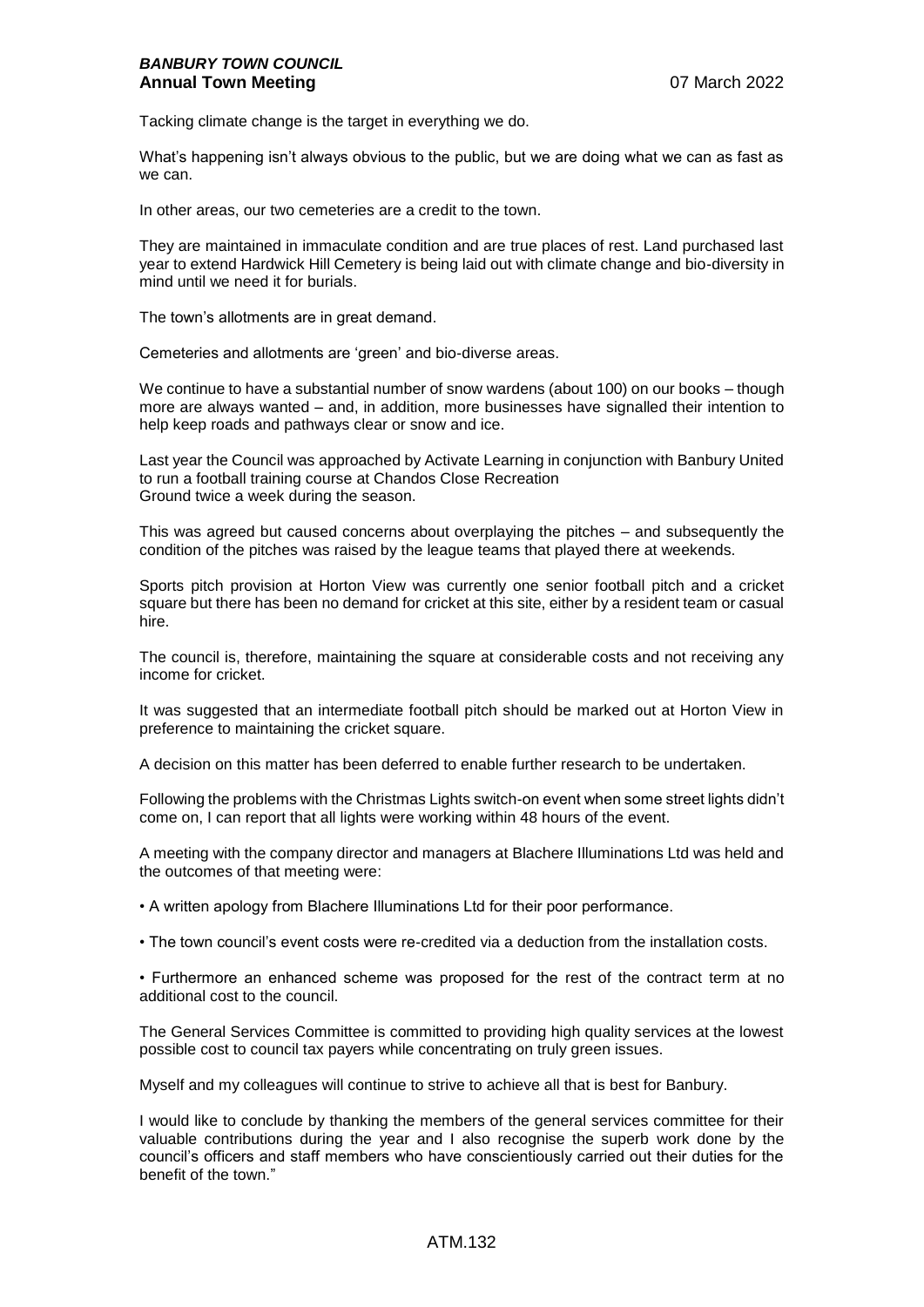### **c) Report of the Resources Committee presented by the Chairman Councillor Mallon**

"Madam Mayor, Ladies and Gentlemen.

As chairman of the Resources Committee and leader of the town council, it gives me much pleasure to present this report.

The committee is responsible for

- **Finance**
- **Property**
- **Policy**
- Personnel matters

Banbury Town Council concentrates on making our town a better place in which to live, work, and visit.

There are many things that contribute to being a happy town – and this council sees its job as bringing all the different parts together. Let's have a look at what we do.

This committee deals with money – and money is an important consideration with council tax being a major issue.

This council has an enviable record of low taxation while providing excellent services. We have set our priorities and can be proud that we have provided those services without huge tax increases.

This year, however, after 11 years without a tax increase, increased costs such as Christmas Lights for example, uncertainty in local government in Oxfordshire and preparing for life after Covid, have forced a rise in the town's portion of the total council tax bill for 2022/23. It will be an increase of 2 per cent (that's an extra £2.44 a year)

It means that the current £122.12 a year for Band D properties will go up to £124.56 a year – the equivalent of a 20p a month rise.

I would point out that is per household – not per person.

And for that, we provide dog waste bins and litter bins, Burials and cemeteries, sports pitches and pavilions, parks and open spaces, children's play areas, the town's huge free annual events calendar, allotments, bus shelters, and partnerships with other organisations to achieve more with our and their financial and personal resources.

Financially, this council is in good health and this committee's expenditure is within forecast. The council's auditor has concluded that, on the basis of the programme of work undertaken, the council had maintained adequate and effective internal control over financial arrangements during the year.

No major issues or concerns were identified and it was considered that the clerk and staff have operated effective control procedures in all relevant areas. For this I must thank Mr. Hassall for his professional financial guidance.

The council's events programme has been decimated by covid restrictions over the past two years but some events did go ahead in the past year.

Our annual civic events including Armed Forces Day and Battle of Britain Day were held despite the COVID situation - and Remembrance Sunday was back to the full procedure. The lights switch-on before Christmas attracted good crowds.

I'd like to say a few words about the new Christmas lights scheme for the town centre. CDC withdrew from the joint funding arrangement before Christmas 2020, they also withdrew from the storage and installation of the existing lights.

However, this year the town council assumed full responsibility for the town centre Christmas lights.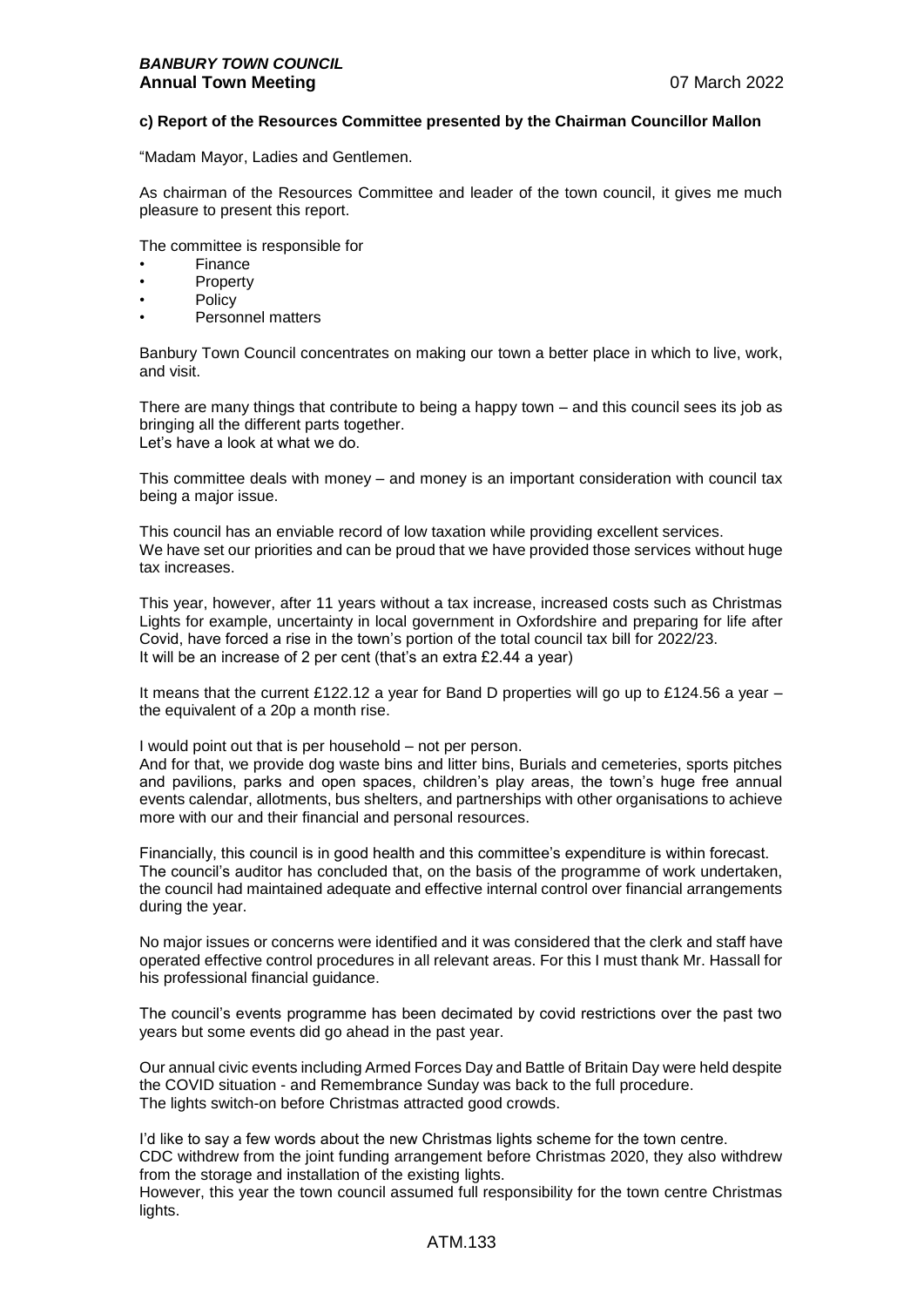### *BANBURY TOWN COUNCIL* **Annual Town Meeting 2022 Annual Town Meeting**

We bought new lights and though there were teething problems, as Cllr Colegrave has told you, they were quickly overcome and we are now well set up for future years.

There was also a good turnout for the finish of the first stage of the women's tour cycle race in South Bar in September. It brought a lot of new people to the town and hopefully local businesses prospered from the event.

A full programme of events is planned for the coming year and our celebrations for the Queen's platinum jubilee will be second to none.

Regarding the jubilee celebrations, a small working group was formed to oversee this and report back to the Committee.

the group comprises the mayor, deputy mayor, high steward, and the chairmen of resources and general services committees as ex-officio members.

This council was approached last year by a number of third parties who wanted to organise events in our parks.

They included the annual Banbury Playdays in People's Park and Princess Diana Park, a production by Cherwell Theatre Company in People's Park, Hatwell's funfair in PDP, a Park Run in Spiceball Park, and an Emergency Services Day in Spiceball Park in September to thank blue light services for their work during the pandemic. Where the rules allowed they went ahead.

The Town Clerk advised this committee of a planned Community Governance Review by Cherwell District Council.

This review is the process that allows CDC to make changes to the governance of towns and parishes in the district and to ensure that such governance continues to reflect the identities of local towns and villages.

The Town Clerk reported and indeed we knew that there had been a significant amount of housing development on the urban fringes of Banbury over the last few years.

Not all of this new housing was picked up in the last boundary review and this has left situations where new homes, buildings or sports provision straddles parish boundaries.

It should be noted that asking for an issue to be included in the review doesn't commit either the town council or CDC to make changes. It just enables CDC to carry out consultation on the issues.

Let me expand on that.

The problem to be addressed is the expansion of the town into adjoining rural parishes as a result of housing development.

New housing developments can often lead to existing parish boundaries becoming irrelevant as new houses are built across the boundaries.

In such circumstances, the review needs to consider the boundaries of existing parishes. It was therefore suggested that all current and planned housing growth should be incorporated within the town boundary in the interests of convenient and effective local government and to reflect the identities and interests of the community.

Furthermore, it was suggested that the sports pitch provision associated with the housing development off Wykham Lane should also lie wholly within Banbury parish. We therefore asked CDC to include Banbury in the Community Governance Review.

This committee also received a copy of this council's 4 Year Plan – our Financial Forecast. This incorporates the proposed 2022/23 budget as the base case, and projects forward using the current economic environment and the council's agreed plans to date.

It is envisaged that this document will evolve in line with the direction taken by the council in the future.

The forecast has been prepared in line with the council's current reserves policy that aims to maintain general reserve at around 50% of net budgeted annual running costs.